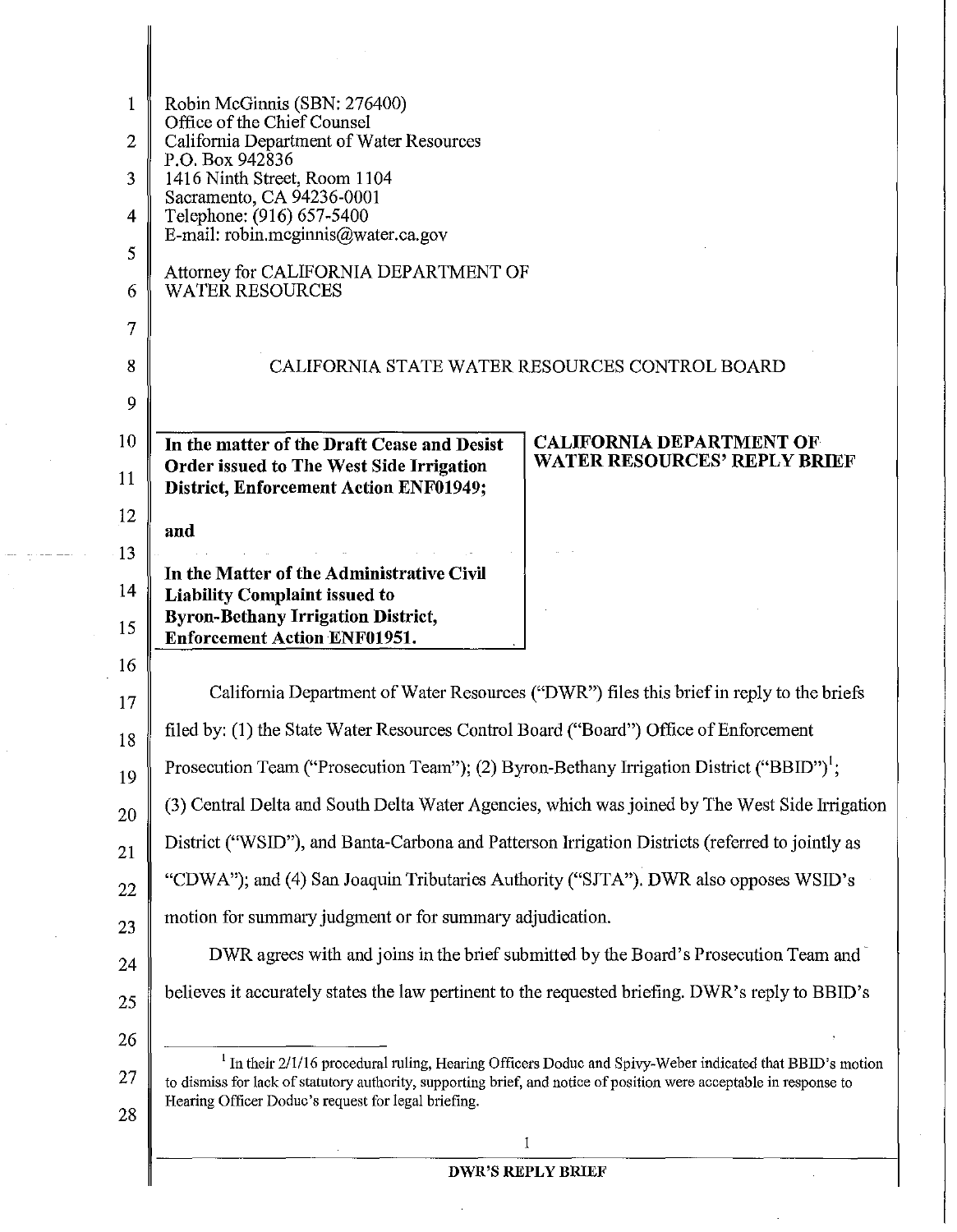brief describes agreements between DWR and BBID to explain that BBID misinterprets these agreements and that BBID relies on its own water rights.

4 Portions of the CDWA and SJTA briefs describe issues that are outside the scope of the briefing requested by Hearing Officer Doduc in her October 30, 2015 ruling.<sup>2</sup> The portions of these briefs that argue factual and legal issues that are outside the scope of and are unresponsive to the hearing officer's request should be struck from the record. DWR provides responses to some of these nonresponsive issues to prevent further misinterpretations.

8 9 10 11 Specifically, CDWA's brief responds to Hearing Officer Doduc's request in pages 1 to 6 and page 15, line 3 to page 17, line 15. SJTA's brief responds to Hearing Officer Doduc's request in page 1, line 13 to page 2, line 28 and page 6, lines 14 to 21. The remainder of CDWA's and SJTA's briefs are not responsive to the request and are summarized below.

12 13 14 15 16 17 The unresponsive issues briefed by CDWA are: the Board cannot prevent illegal diversions in the Delta because of the Delta's unique legal and factual circumstances where the tidally influenced Delta channels always have water, the Board's curtailment notices were intended to protect stored water moving through the Delta aud were inconsistent with the Delta Protection Act ("DPA") and federal law, and the Board's curtailment notices shifted the burden for meeting Delta flow and salinity objectives to Delta diverters.

18 19 20 21 22 23 24 The unresponsive issues briefed by SJTA are: the Board does not have jurisdiction to initiate a water availability analysis outside the context of determining whether water is available for appropriation, the Administrative Civil Liability Complaint ("ACL complaint") issued to BBID violated BBID's due process rights, the Board lacked standing to issue the ACL complaint, the water availability analysis is arbitrary, capricious, and lacks evidentiary support, and the ACL complaint is void because it was issued by Assistant Deputy Director John O'Hagan and issuing a complaint is outside the scope of his delegated duties.

25

Ill

26

27

28

1

2

3

5

6

7

<sup>2</sup> In her October 30, 2015 ruling, Hearing Officer Doduc requested briefing of two legal issues in the BBID enforcement action: *Whether, and in what circumstances: (1) does the State Water Resources Control Board have the authority to curtail, and (2) does Water Code section 1052 apply to diversions made under claim of a pre-1914 or riparian water right?* 

#### 2

### **DWR'S REPLY BRIEF**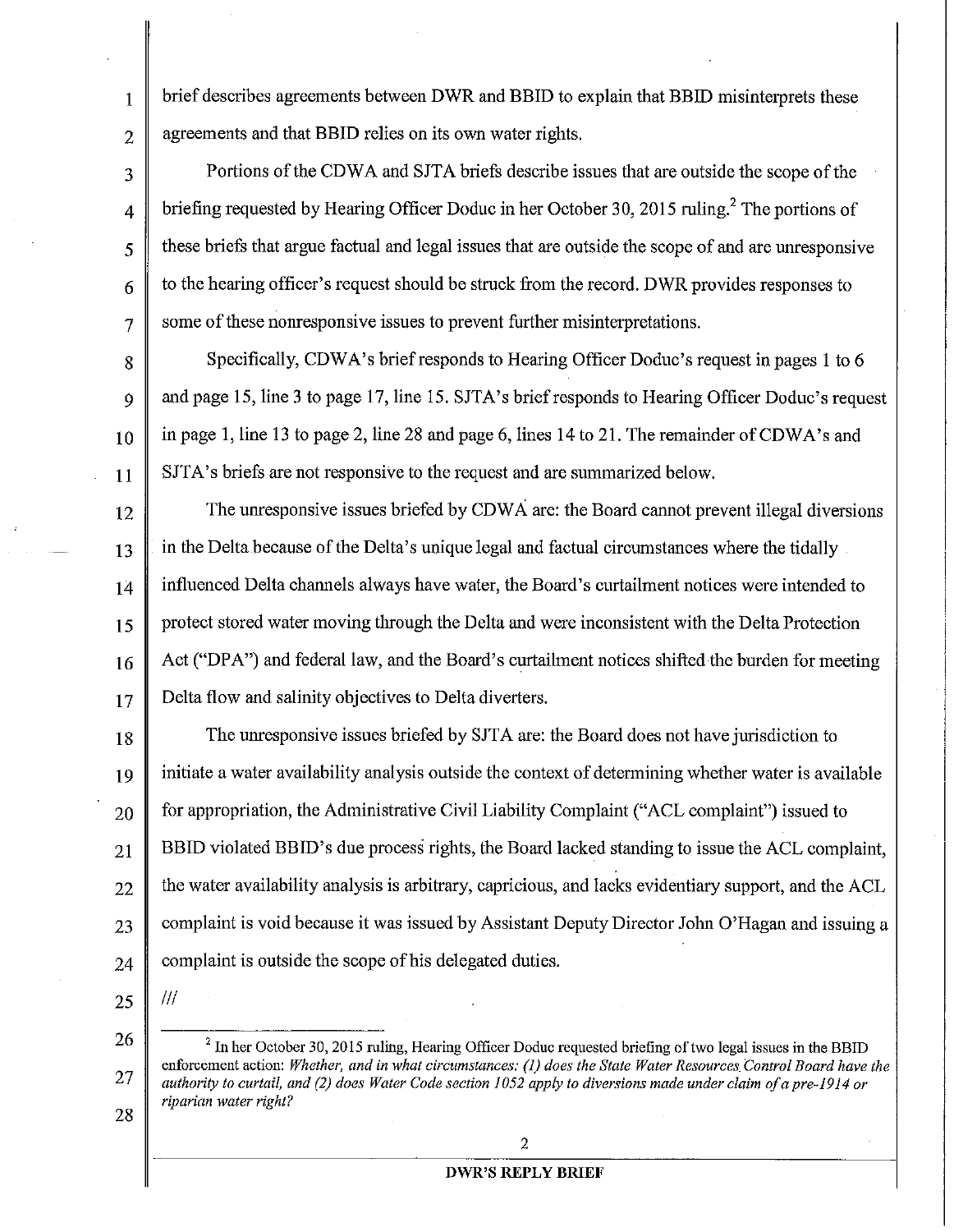1 In addition, portions of the CDWA and SJTA briefs are based on misinterpretations of law 2 and facts. DWR provides responses to some of these arguments to prevent further 3 misinterpretations.

 $4 \parallel$  Finally, in its motion for summary judgment or for summary adjudication, WSID failed to 5 demonstrate that there are no triable issues of fact with respect to the issues in the enforcement  $6 \parallel$  action and should therefore be denied.

7

8

### I. THE AGREEMENTS BETWEEN BBID AND DWR HAVE NO BEARING ON THE BOARD'S AUTHORITY TO PREVENT ILLEGAL DIVERSIONS.

9 10 11 12 13 14 15 16 17 18 19 20 21 22 23 24 25 26 27 28 BBID argues it is not subject to the Board's regulatory authority because its water use is pursuant to its contract with DWR, and therefore any issues related to its use of water are contract interpretation issues. This is not correct, because the agreements specify that the agreements neither enlarge nor restrict the District's water rights. (Exhibit DWR-4, Testimony of Maureen Sergent, at pp. I & 3.) BBID diverts under its water rights, which are subject to Board review. The Board issued the ACL complaint to BBID pursuant to Division 2, sections 1052 and 1055 of the Water Code. The purposes of Division 2 of the Water Code are: (I) to further the constitutional policy in favor of beneficial use and against waste and unreasonable use of the waters of the state; and (2) for the welfare and benefit of the people of the state and for the improvement of their prosperity and their living conditions. (Wat. Code,§ 1050.) To carry out these purposes, the Board may investigate, take testimony, and determine whether water appropriations are legal. (Wat. Code,  $\S 1051$ .) Further, although the Board has no permitting or licensing authority over riparian, pueblo, or pre-1914 appropriative rights, it does have "authority to prevent illegal diversions and to prevent waste or unreasonable use of water, regardless of the basis under which the right is held." *(Farm Bur. Federation v. State Water Resources Control Bd.*  (2011) 51 Cal. 4th 421,429, as modified (Apr. 20, 2011); see also Wat. Code,§ 275, *Young v. State Water Resources Control Bd.* (2013) 219 Cal.App.4th 397, 404, as modified (Sept. 20, 2013), review denied (Nov. 13, 2013), and *Millview County Water Dist. v. State Water Resources Control Bd.* (2014) 229 Cal.App.4th 879, 893, modified on denial ofreh'g (Oct. 14, 2014), review denied (Dec. 17, 2014).)

# 3 DWR'S REPLY BRIEF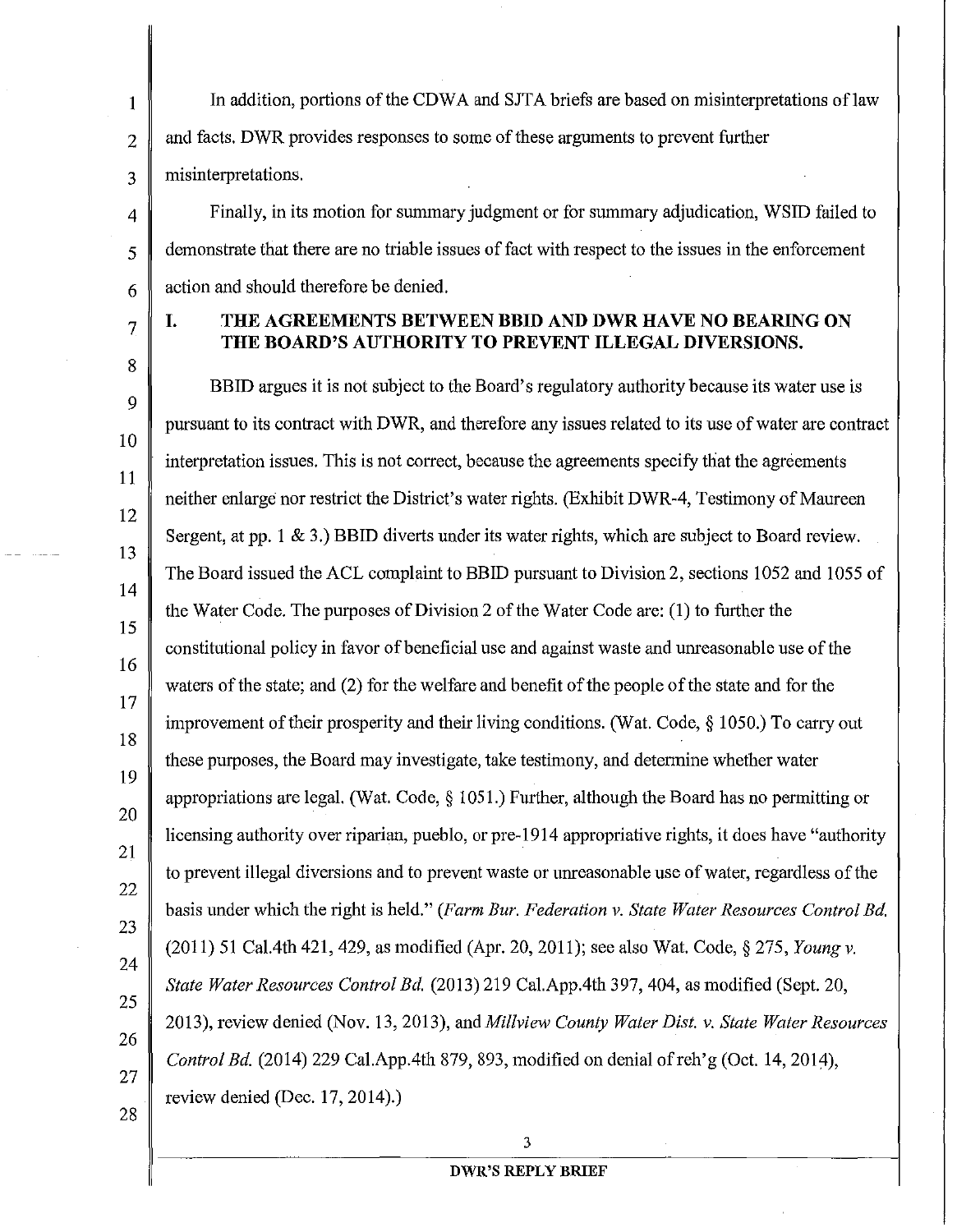| $\mathbf{1}$   | The agreements between DWR and BBID do not impact the Board's authority to prevent                                                    |
|----------------|---------------------------------------------------------------------------------------------------------------------------------------|
| $\overline{2}$ | illegal diversions. The 1964 agreement is a right-of-way agreement that specifically preserves                                        |
| 3              | BBID's water rights. (Exhibit DWR-4, Testimony of Marueen Sergent, at p. 1.) The 1964                                                 |
| $\overline{4}$ | agreement did not include a water supply component or water right settlement. (Ibid.) The 1993                                        |
| 5              | agreement was an exchange of water agreement so that BBID could supply water year-round to                                            |
| 6              | the Mountain House Community development. $(Id.,$ at pp. 1–2.) BBID exchanged its summer                                              |
| $\overline{7}$ | water for an equal amount of DWR winter water, but did not expand BBID's pre-1914 water                                               |
| 8              | rights. <i>(Ibid.)</i> . The 2003 agreement settled a dispute between the parties regarding BBID's annual                             |
| 9              | amount of water it could divert from Clifton Court Forebay. (Id., at p. 2.) Article 8 of the 2003                                     |
| 10             | agreement specifies that "water diverted by the District under this Agreement shall be deemed                                         |
| 11             | diverted under the District's present water rights [and] neither enlarges nor restricts the                                           |
| 12             | District's present water rights." (Id., at p. 3.) DWR did not provide State Water Project ("SWP")                                     |
| 13             | water to backup BBID water rights. Except for BBID's exchange for SWP winter water to serve                                           |
| 14             | Mountain House, all of BBID's water is diverted under its water rights. $(Id,$ at pp. 3-4.) The                                       |
| 15             | rights and obligations of the parties subject to these agreements are matters of contract law, but                                    |
| 16             | issues related to BBID's water use are subject to the Board's authority.                                                              |
| 17             | THE CDWA AND SJTA BRIEFS ARE BASED ON MISINTERPRETATIONS OF<br>П.<br><b>LAW AND FACTS.</b>                                            |
| 18<br>19       | The Delta diverters do not have a right to an unlimited amount of water and<br>A.<br>can only divert according to their water rights. |
| 20             | CDWA argues there are unique factual and legal circumstances in the Delta that affect the                                             |
| 21             | Board's authority to regulate water use there. (CDWA brief, at 7:1–15:2.) However, the rule of                                        |
| 22             | priority and beneficial use doctrine apply to all water rights throughout the state regardless of                                     |
| 23             | location. (Wat. Code, § 275; El Dorado Irr. Dist. v. State Water Resources Control Bd. (2006)                                         |
| 24             | 142 Cal.App.4th 937, 966; Light v. State Water Resources Control Bd. (2014) 226 Cal.App.4th                                           |
| 25             | 1463, 1489, as modified on denial of reh'g (July 11, 2014), review denied (Oct. 1, 2014).) It does                                    |
| 26             | not matter whether or not water is "stored" in Delta channels and always available for diversion.                                     |
| 27             | Diverters there are only allowed to use water according to their water rights. The rule of priority                                   |
| 28             |                                                                                                                                       |
|                | 4                                                                                                                                     |

 $\bar{\beta}$ 

 $\bar{z}$ 

# **DWR'SREPLYBRIEF**

 $\overline{\phantom{a}}$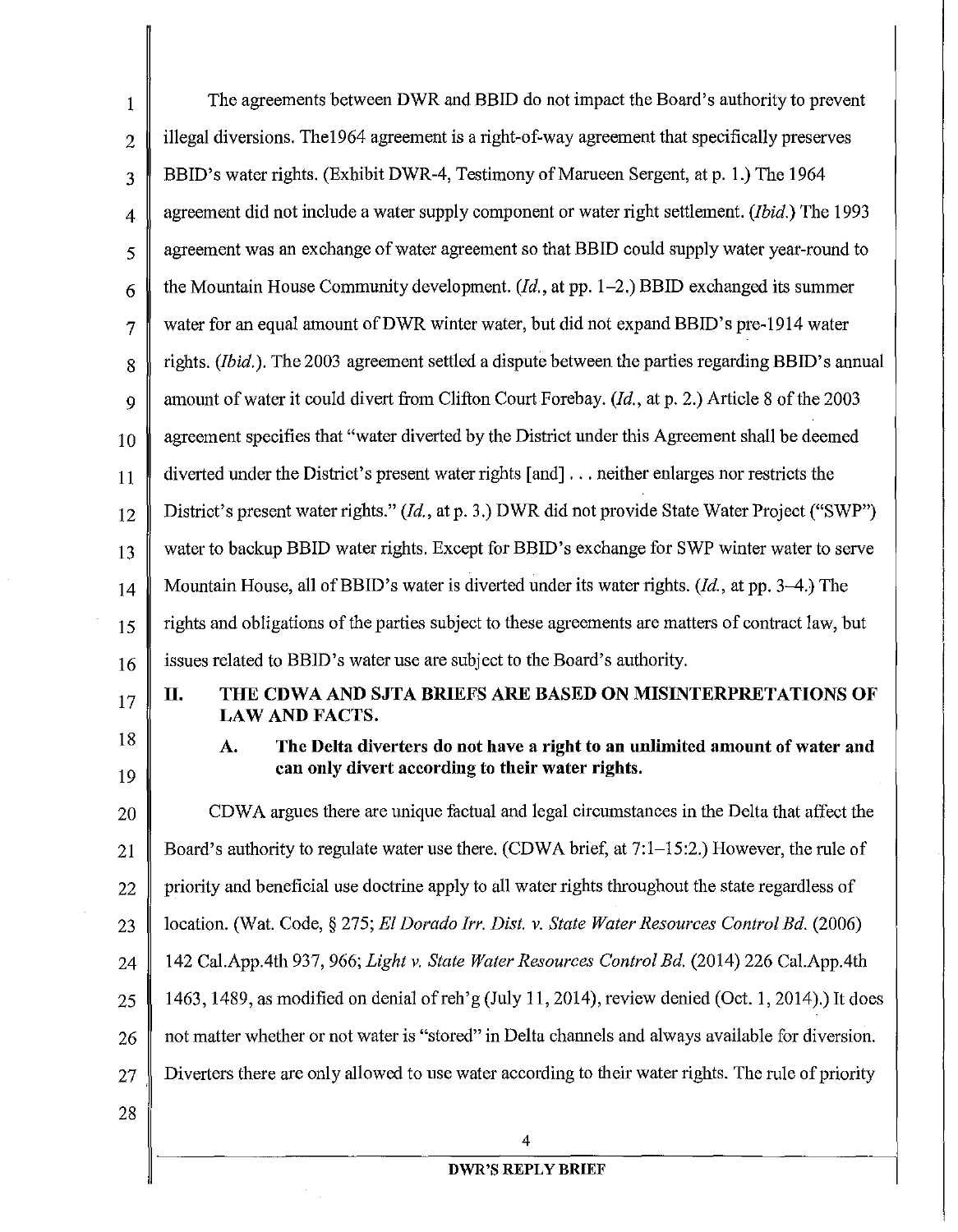1 and beneficial use doctrine apply to those diversions, and the Board has authority to ensure that 2 the rule of priority and beneficial use doctrines are enforced. *(Ibid.)* 

- $3 \parallel$  The fact that water may be physically present at a certain location, in this case the tidally  $4 \parallel$  influenced Delta where water is always present due to ocean tidal influences, does not answer the  $\frac{1}{5}$  issue of whether one has a right to divert that water. The evaluation of the right to divert water  $6 \parallel$  under specific water right piorities requires an analysis of many different factors, including the  $7 \parallel$  availability of natural flow at a specific location and whether that water can be diverted for 8 beneficial use without adversely impacting other legal users of water or other beneficial uses. 9 This analysis is the responsibility of the Board and is reflected in its water availability analysis.
- 10

11

12

13

14

15

**B. The Board did not shift the burden of meeting regulatory requirements to Delta diverters.** 

CDWA contends, "[t]o the extent that the Board's curtailment of senior rights was intended to protect stored water moving through the Delta," it infringed on Delta users' right to divert that stored water. (CDWA brief, at 9:14-10:9.) But CDWA provides no rationale as to why it believes this was the Board's intention or evidence to show how the curtailment actually produced that effect.

16 17

## **C. Delta diverters have no right to stored water.**

18 19 20 21 22 23 24 25 26 27 Downstream water right holders have no right to divert SWP or Central Valley Project ("CVP," referred to jointly as "Project" or "Projects") storage releases made either for rediversion at Project facilities in the Delta or to meet Delta standards. *(ElDorado Irr. Dist. v. State Water Resources Control Bd., supra,* 142 Cal.App.4th 937, 976; *State Water Resources Control Board Cases* (2006) 136 Cal.App.4th 674,738-743, 771, referred to hereafter as *"Robie,"* for the judge who wrote the opinion.) Storage releases are water foreign to the natural watercourse—just as if they had been imported from a different watershed—and neither riparian nor appropriative rights attach to them as a matter of law. *(El Dorado Irr. Dist. v. State Water Resources Control Bd., supra,* 142 Cal.App.4th 937, 976.) The fact that storage releases commingle with the natural flow in a watercourse does not change the fact that the law recognizes an exclusive right in the

28

5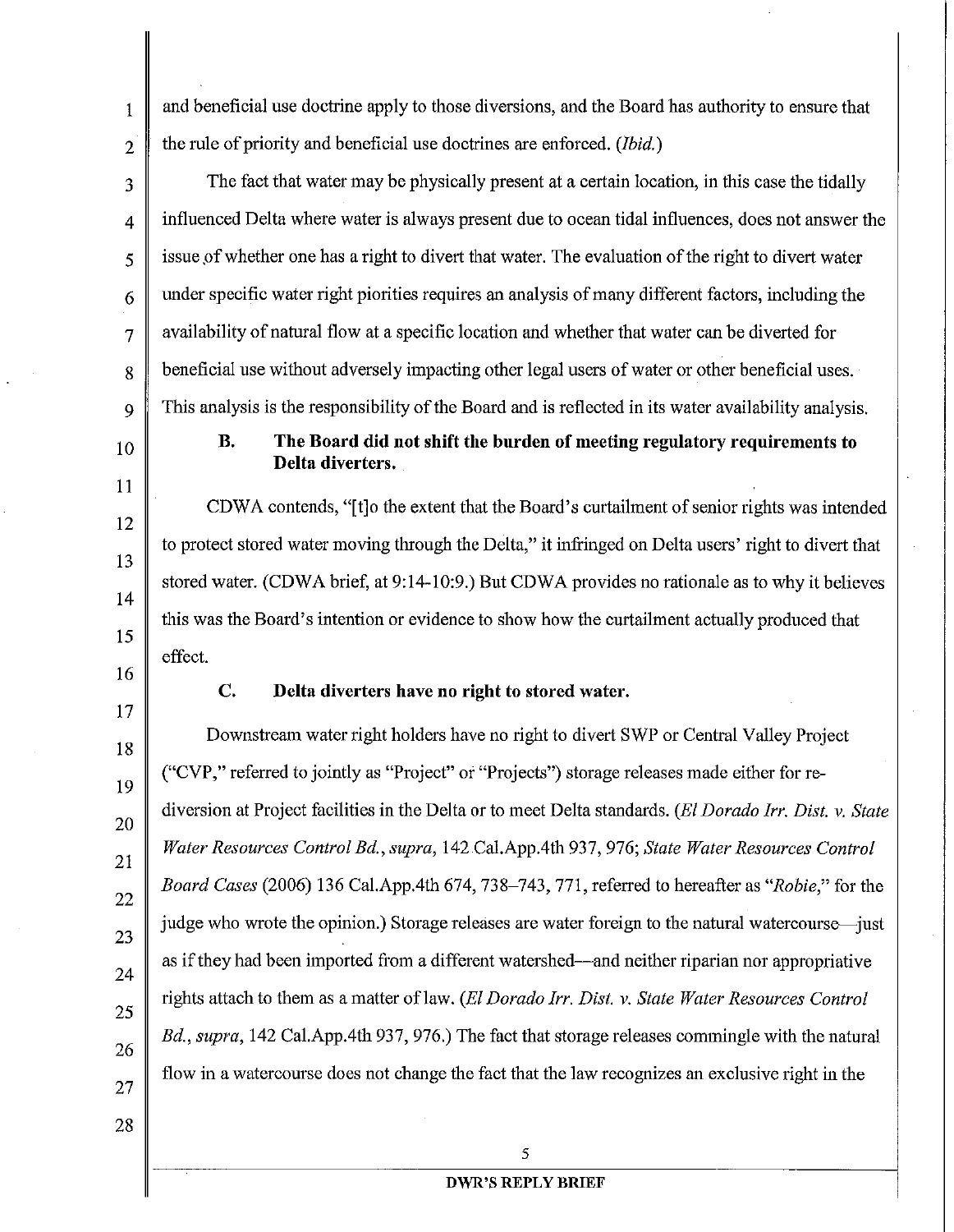$1 \parallel$  party making the releases. Consequently, administrative action that recognizes that foreign water  $2 \parallel$  is unavailable to other diverters cannot constitute an injury to their rights.

 $3 \parallel$  This is the reason that the Board's water availability analysis for water rights administration 4 | looked to full natural flow, but does not include stored water. (Exhibit WR-9, Testimony of Brian 5 Coats, at pp. 2-3 & 9.) Stored water is not available for appropriation and is thus outside the  $6 \parallel$  scope of the water availability inquiry. CDWA's conclusion that the protection of storage releases 7 violated Delta water right priorities has no basis in law. *(ElDorado Irr. Dist. v. State Water*  8 *Resources Control Bd., supra,* 142 Cal.App.4th 937, 962.) Riparian and appropriative water right 9 holders with rights to divert water below Project reservoirs are not entitled to divert water  $10$  previously stored or imported by the Projects that is released for use downstream, including 11 stored water that is released for purposes of meeting water quality objectives. *(Robie, supra,* 136  $_{12}$  Cal.App.4th 674, 738–743, 771.)

13 CDWA then proffers a second, similarly framed argument: "To the extent the Board's 14 curtailment of senior rights was intended to protect stored water needed for flow and salinity 15 objectives in the Delta," it improperly shifted some of the burden for meeting those objectives to 16 senior Delta diverters. (CDWA brief, at 12:25–13:8.) This speculative argument suffers the same 17 acks factual explanation and supposes that protecting stored water would somehow adversely 18 affect the Delta diverters' ability to use their water rights. However, the presence of stored water 19 in Delta channels has no effect on Delta diverters' water rights or their ability to exercise those  $20 \parallel$  rights.

 $21$  There is, in fact, nothing in the Board's water availability analysis or curtailment notices  $22$  finat suggests this to be the case. To the contrary, the Board's methodology compared full natural  $23$  flow with diversion demand. It did not include a Delta outflow demand or water quality  $24$  component. Thus, the Board's analysis and the curtailment notices did not serve those regulatory 25 purposes either directly or indirectly, because it excluded the Projects' releases that are dedicated  $26 \parallel$  to meeting those requirements. (Exhibit WR-9, Testimony of Brian Coats, at pp. 14–18.)  $27 \parallel$  ///

28  $\parallel$  ///

6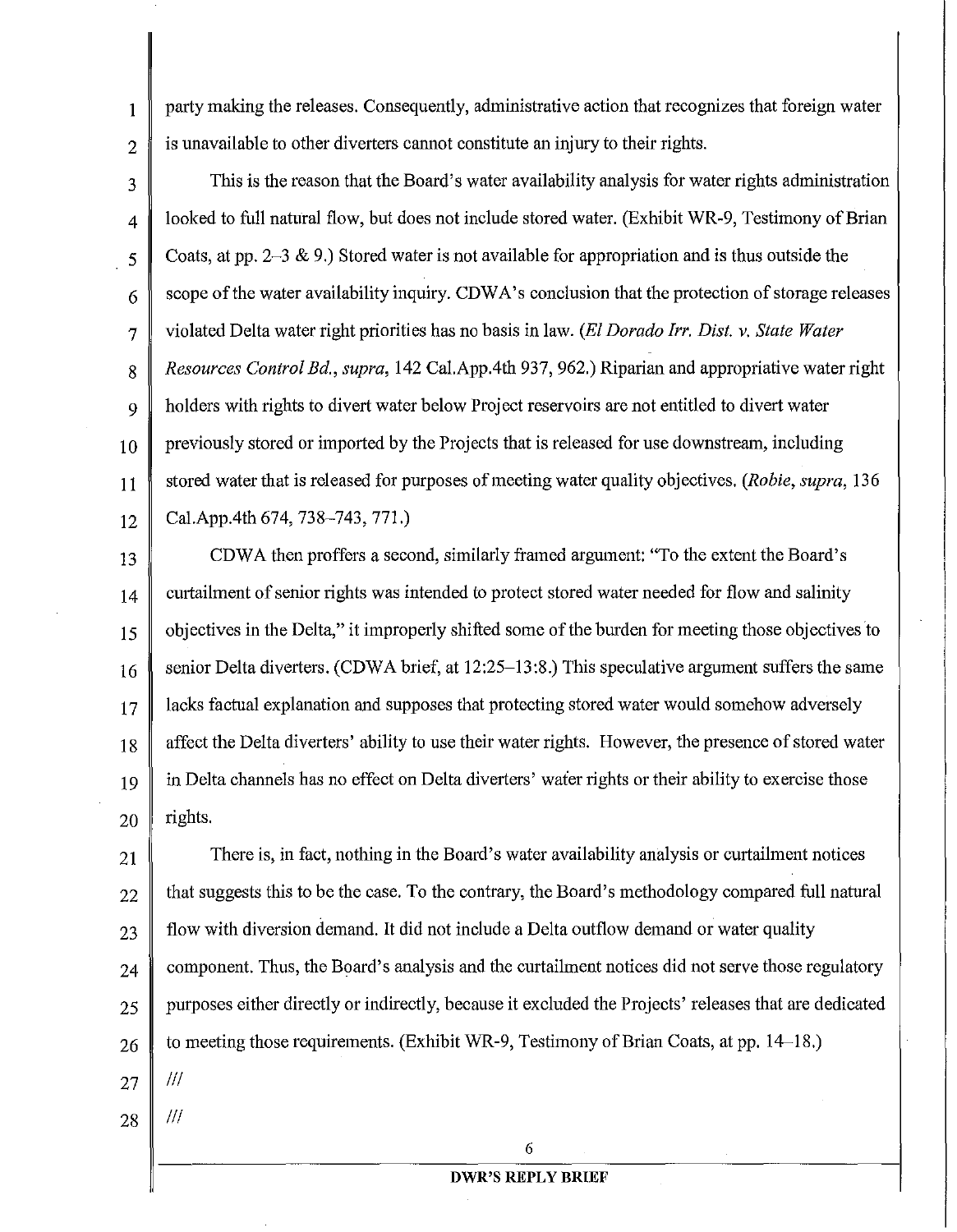1

2

3

4

5

6

7

8

9

10

11

12

13

14

15

#### D. CDWA misinterprets the Delta Protection Act.

CDWA argues that the Board's actions were inconsisten with the DPA. (Water Code§§ 12200 et seq., CDWA brief, at 10:10-12:20.) The argument focuses on salinity and water quality matters that it fails to connect to the Board's curtailment notices, the water availability analysis, or the assertion it makes that the Board's notices protect Project exports. The Projects were not exporting natural flow, and the curtailment notices only applied to the diversion of natural flow.

CDWA also cites the legislative findings and declaration section of the DPA and argues that because the DPA recites that a "general law cannot apply to the Delta," the Legislature intended to presumptively bar the application of all general laws like the Board's systemwide curtailments. (CDWA brief, at 11:14-11:22.) The quoted language, however, appears in the legislative findings and declaration section of the DPA. (Wat. Code, § 12200.) Therefore, it is not a mandate and cannot preclude the Board's actions. Further, this legislative intent language is similar to language found in many laws of limited geographical reach and exists to legitimate its own narrow application, not to exempt the area from laws and rnles that are of general application.

16 17 18 19 20 21 22 23 24 As to the substantive provisions of the DPA, CDWA's arguments are vague and conclusory. To the extent the provisions of the DPA are even relevant, DWR submits that the discussion and holding in *Robie* are authoritative and controlling. In *Robie,* the court held that the protections under the DPA, inuring to both in-Delta water users and to Delta exporters, are the province of the Board to balance and detennine in its water quality control planning processes, where it is charged with promulgating objectives that provide reasonable, not absolute, protection to all the users of Delta water supplies. *(Robie, supra,* 136 Cal.App.4th 674, 771.) Thus, *Robie*  supports finding that CDWA's concerns are more properly addressed in a water quality control planning process rather than these enforcement actions.

25

26

27

28

E. Project releases for exports or to meet Delta standards are not available for appropriation or use by Delta diverters.

DWR releases water for multiple purposes and does not abandon any of its storage releases. Only water flowing in a natural channel not being applied to beneficial use or not otherwise

7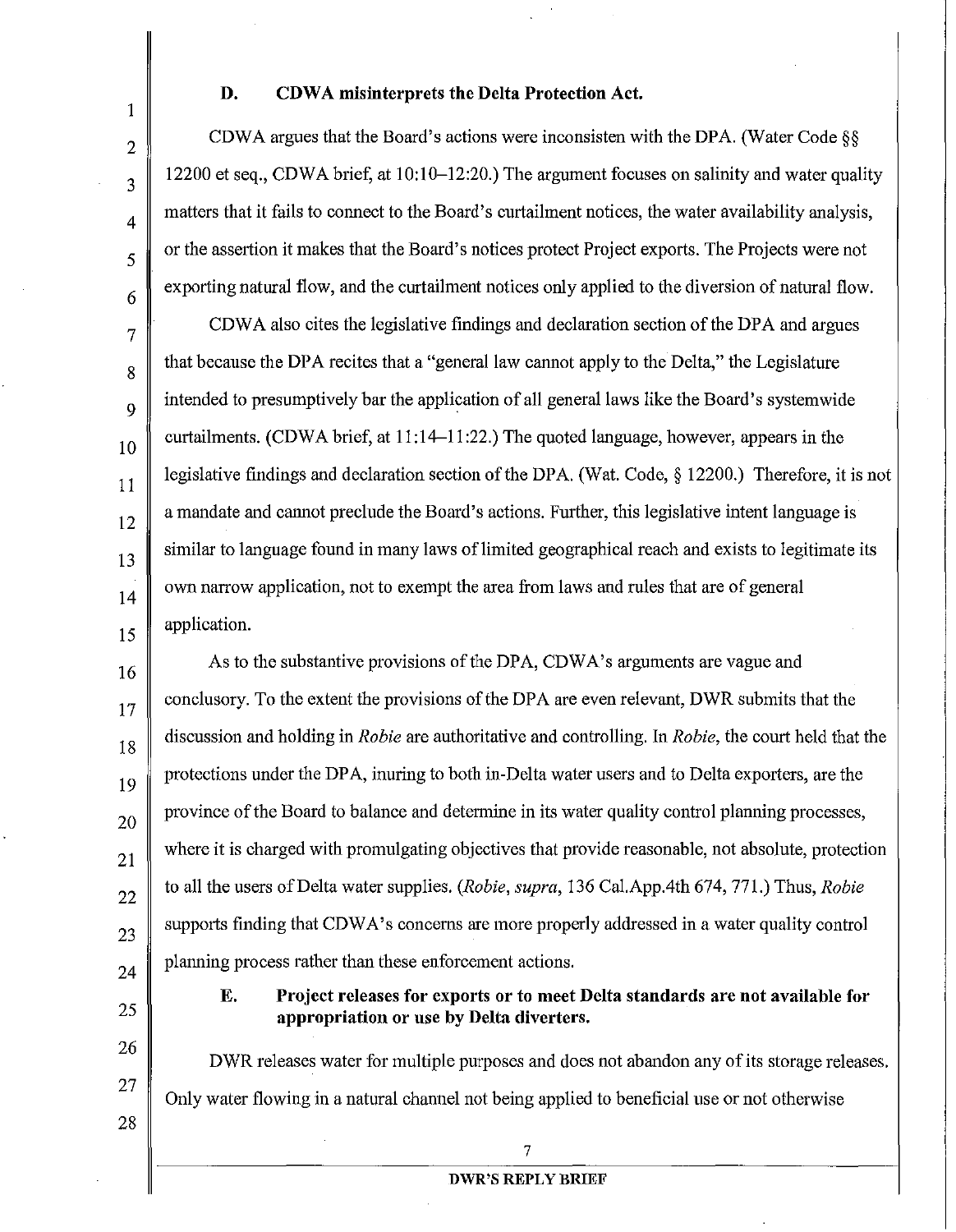1 appropriated is available for appropriation. (Wat. Code, § 1201.) Water that is appropriated and  $2 \parallel$  flowing in a channel under the control of its appropriator is not subject to appropriation by others. 3 *(Stevens v. Oakdale Irrigation Dist.* (1939) 13 Cal.2d 343, 352; Wat. Code,§§ 7044 & 7075.) 4 Whether previously appropriated water has been abandoned depends on the acts and intent of the 5 party who previously appropriated the water. *(Strain v. Superior Court of Los Angeles County*  6 (1914) 168 Cal. 216, 222.)

7 DWR has taken no action nor manifested any intent to abandon stored water releases at any 8 time. SWP stored water is conveyed through the Delta to benefit Delta water quality and for 9 export and beneficial use within its authorized place of use. DWR does not manage releases to 10 meet any single water quality objective. (Exhibit DWR-3, Testimony of Paul Marshall, at pp. 2–5  $11 \parallel \& 11$ .) The Delta is complex and water releases can contribute towards meeting multiple 12 objectives throughout the entire Delta and Suisun Bay. *(Ibid.)* Storage releases are not abandoned 13 at any point within the entire Delta. *(Ibid.)* The Board and the courts have expressly recognized  $14 \parallel$  the right of the Projects to use the channels of the Delta to convey and recapture previously 15 appropriated and stored water without the threat of diversion by others, a right codified in Water 16 Code section 7075. (Wat. Code, § 7075; Board Order WRO 2004-0004 In the Matter of 17 Administrative Civil Liability Complaints for Violations of Licenses 13444 and 13274 of Lloyd 18 L. Phelps, Jr.; License 13194 of Joey P. Ratto, Jr.; License 13315 of Ronald D. Conn and Ron 19 Silva, et al. (available at:

20 http://www.waterboards.ca.gov/waterrights/board\_decisions/adopted\_orders/orders/2004/wro200 21 4 0004.pdf), referred to hereafter as the *"Phelps Order"; Phelps v. State Water Resources*  22 *Control Bd.* (2008) 157 Cal.App.4th 89, 107–109.) SJTA's argument that water released from  $23 \parallel$  storage to meet regulatory requirements is abandoned when it passes the compliance points 24  $\parallel$  (SJTA brief, at 9:9–10:2) is therefore without merit, because DWR releases water for multiple 25 purposes and takes no action nor ever intends to abandon water.

26 SJTA summarizes deposition testimony by Board staff on abandonment of water. However,  $27 \parallel$  Board staff's opinions on when water is abandoned is irrelevant, because this is a question of law.  $28 \parallel$  SJTA also mischaracterizes the deposition testimony of Katherine Mrowka, stating that Ms.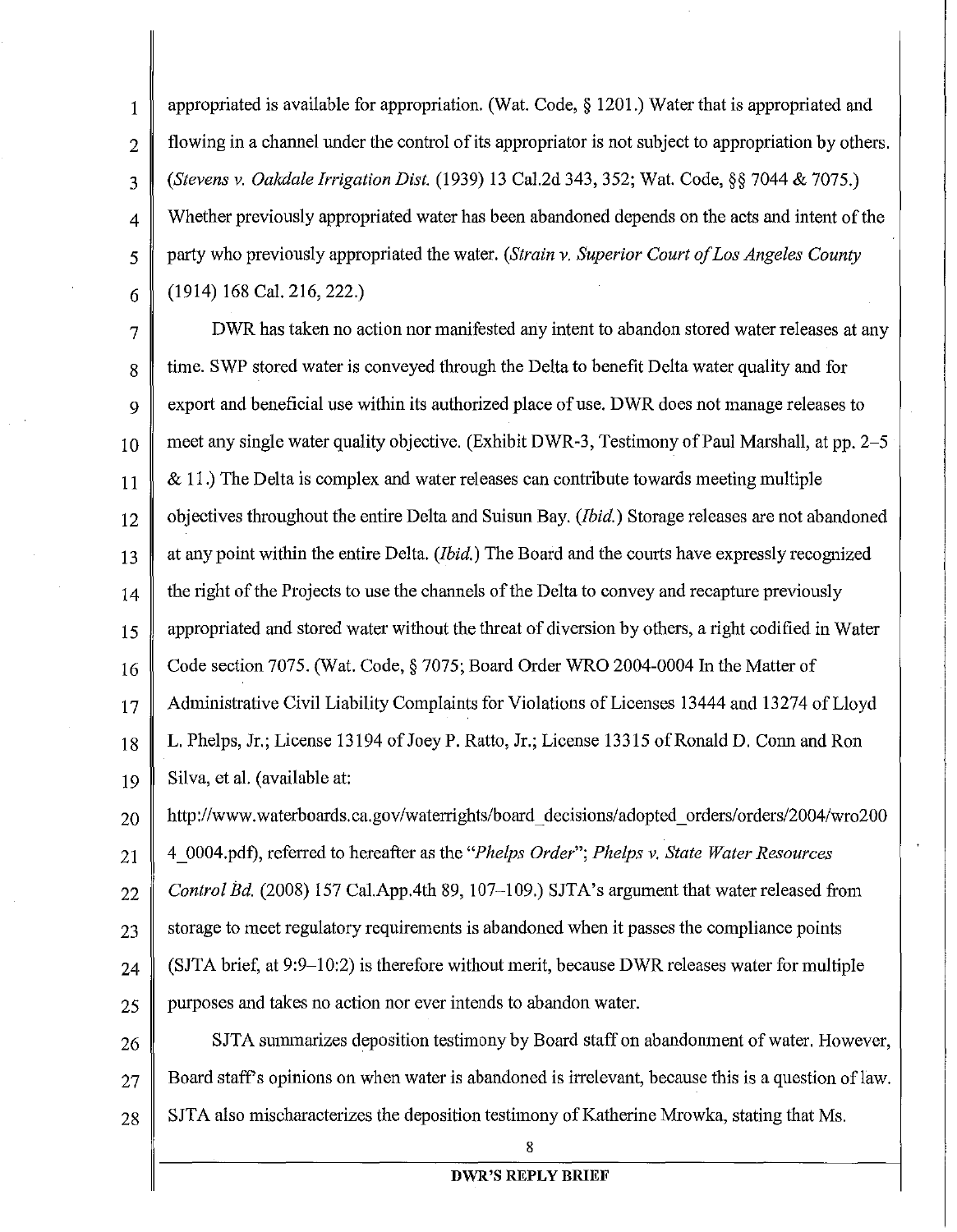| $\mathbf{1}$   | Mrowka "testified water released for water quality objectives has been abandoned and not                                                                                                                                     |
|----------------|------------------------------------------------------------------------------------------------------------------------------------------------------------------------------------------------------------------------------|
| $\overline{2}$ | protected from Delta diversions." <sup>3</sup> ( $Id.$ , at 9:10–9:24.) Ms. Mrowka testified that only abandoned                                                                                                             |
| 3              | flows are subject to appropriation, and whether flows are abandoned depends on the intent of the                                                                                                                             |
| $\overline{4}$ | party that released the water:                                                                                                                                                                                               |
| 5              | BY MR. O'LAUGHLIN: What I'm trying to understand, Kathy, is in water rights,<br>are you aware of anything in water rights that would say that if you release water                                                           |
| 6<br>7         | to meet a water quality objective, that that water is protected as it moves through<br>the stream system?                                                                                                                    |
|                |                                                                                                                                                                                                                              |
| 8<br>9         | THE WITNESS: And I believe it goes to the issue of was the water abandoned.<br>Abandoned flows are subject to appropriation.                                                                                                 |
| 10<br>11       | BY MR, O'LAUGHLIN: Great answer. Okay, Do you have an understanding that<br>the water that was released by the projects in 2015, that was dedicated for the<br>purpose of meeting either X2 or Delta outflow, was abandoned? |
| 12             | THE WITNESS: I don't know. I've not had a discussion with the projects as to<br>their intent.                                                                                                                                |
| 13             | SJTA's statement that the Board has not taken a position on whether Project water is                                                                                                                                         |
| 14             | protected from in-Delta diversion is also incorrect. The Board has decided that users of water in                                                                                                                            |
| 15             | the Delta must have adequate existing water rights before they can divert and use water from the                                                                                                                             |
| 16             | channels of the Delta, and that these water rights do not include the right to divert water released                                                                                                                         |
| 17             | from upstream reservoir appropriated during another season. (See Water Right Decision 1485,                                                                                                                                  |
| 18             | August 1978, at pp. 15–16; Revised Water Right Decision 1641, March 15, 2000, at p. 33, citing                                                                                                                               |
| 19             | Lindblom v. Round Valley Water Co. (1918) 178 Cal. 450; and Phelps Order, supra, at pp. 20–                                                                                                                                  |
| 20             | 21.) The Board's decisions are consistent with case law on this issue. (El Dorado Irr. Dist. v.                                                                                                                              |
| 21             | State Water Resources Control Bd., supra, 142 Cal.App.4th 937, 976; Robie, supra, 136                                                                                                                                        |
| 22             | Cal.App.4th 674, 738–743, 771.) Futhermore, by not including Project releases as a source of                                                                                                                                 |
| 23             | supply in its water availability analysis, it seems the Board's Division of Water Rights understood                                                                                                                          |
| 24             | this issue when it undertook its analysis.                                                                                                                                                                                   |
| 25             | ///                                                                                                                                                                                                                          |
| 26             | ///                                                                                                                                                                                                                          |
| 27<br>28       | $3$ Ms. Mrowka's deposition was taken in connection with these enforcement actions on November 16, 2015.                                                                                                                     |
|                | 9                                                                                                                                                                                                                            |
|                | <b>DWR'S REPLY BRIEF</b>                                                                                                                                                                                                     |

 $\epsilon_{\rm{max}}$ 

 $\begin{array}{c} \hline \end{array}$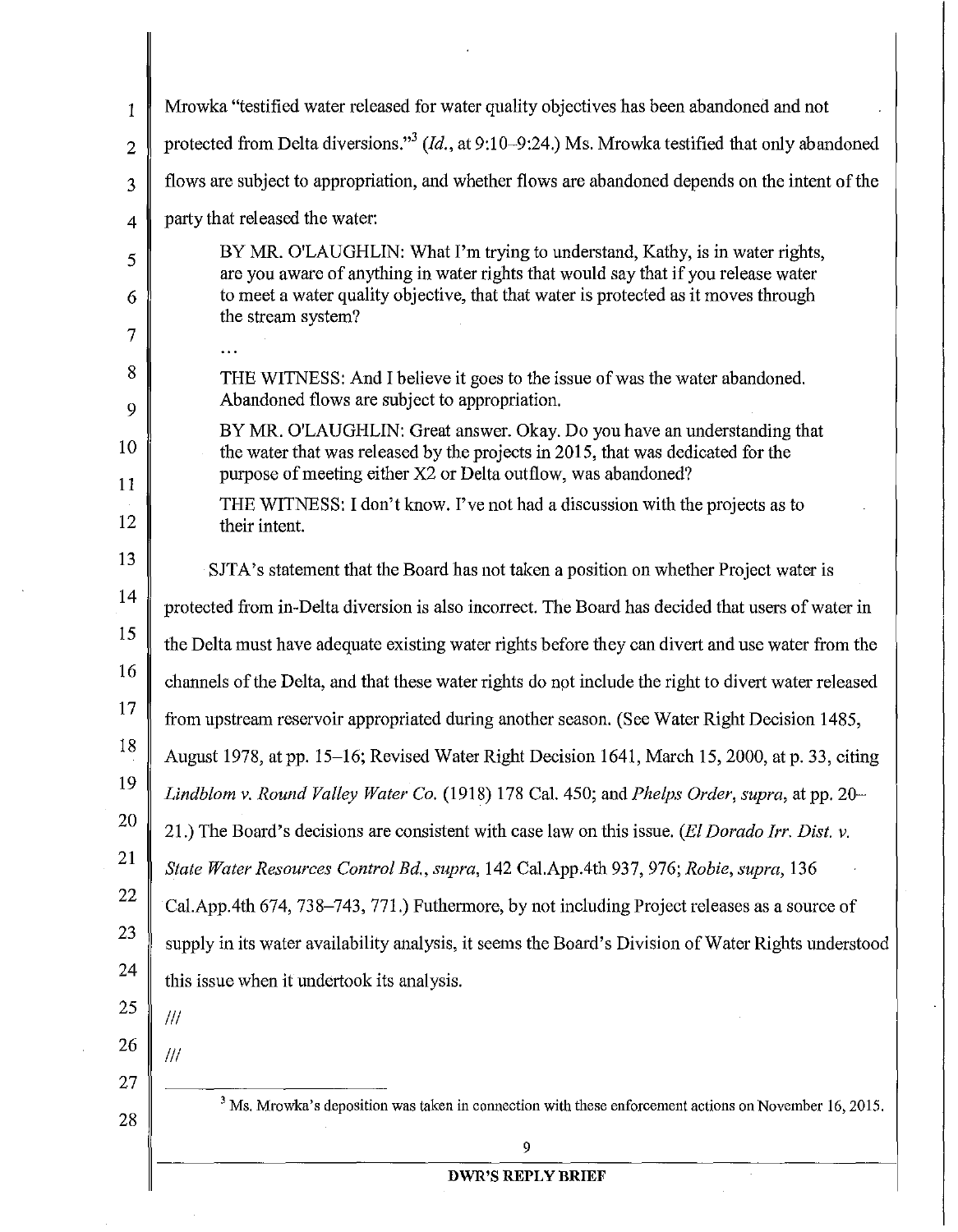# **III. THERE ARE TRIABLE ISSUES OF FACT IN THE WSID ENFORCEMENT**   $\parallel \parallel$  **ACTION.**

A motion for summary judgment shall be granted if: (I) there is no triable issue as to any material fact; and (2) the moving party is entitled to judgment as a matter of law. (CCP  $§437c(c)$ .) Here, there are triable issues of fact. WSID argues it is entitled to summary judgment because the Board's Prosecution Team cannot prove there was no water available for WSID to divert after May 1, 2015, and usable water is always available at its point of diversion. (WSID Separate Statement, Material Facts 10, 12-13, 15-16 & 39.) However, the Prosecution Team has presented evidence setting forth its water availability methodology and explaining that application of its methodology shows that there was, in fact, no water available for WSID to divert after May I, 2015. (Exhibit WR-9, Testimony of Brian Coats, at p. 5; Exhibit WR-13, Testimony of Kathryn Bare, at pp. 2-3.) Also, DWR has submitted rebuttal evidence that because of the exceptionally dry conditions existing during the last three years, there was insufficient supply to meet reduced flow and salinity objectives and to meet all beneficial uses of water in the Sacramento-San Joaquin River basin causing it to seek temporary modifications to its water right permits. (Exhibit DWR-3, Testimony of Paul Marshall, at pp. 4-5.) Therefore, whether there was water available for WSID to divert after May 1, 2015 is a triable issue of fact, and granting summary judgment on this issue would be inappropriate.

18

2

3

4

5

6

7

8

9

10

11

12

13

14

15

16

17

### **IV. CONCLUSION**

19 20 21 22 23 24 25 26 27 28 DWR agrees with and joins in the brief submitted by the Board's Prosecution Team. DWR opposes BBID's brief because it relies on misinterpretations of its agreements with DWR. DWR also opposes arguments found in portions of the CDW A and SJT A briefs that describe issues that are outside the scope of the briefing that was requested and those that are based on misinterpretations oflaw and facts. Finally, WSID's motion should be denied, because there are triable issues of fact with respect to the issues in the WSID enforcement action. Ill Ill Ill

10

#### **DWR'S REPLY BRIEF**